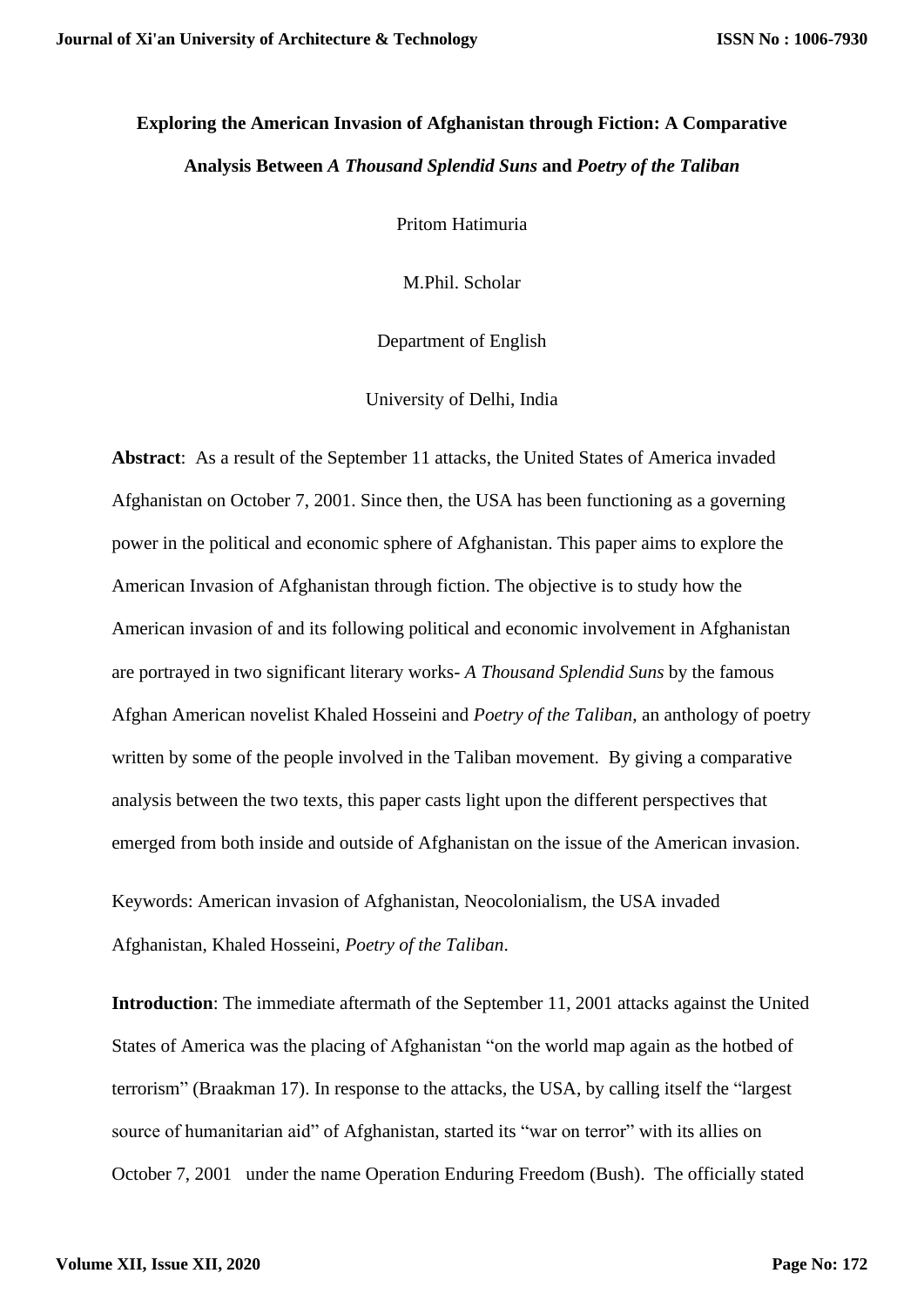purpose was to target the "al-Qaeda members, and to punish the Taliban government in Afghanistan which had provided support and haven to al-Qaeda" (Sabahuddin 155). Some of the immediate significant events that happened in Afghanistan after the invasion of America and its allies are as follows: the destruction of the Taliban's camps, forming of an interim government in December 2001 and a transitional government in June 2002 called for by the Bonn Agreement, allotment of provincial reconstruction team in November 2002 with UN and nongovernmental organizations, expansion of the ISAF role across the country in 2003, adoption of a Constitution and the selection of Hamid Karzai as the first democratically elected President in 2004, an agreement between Karzai and Bush on enabling the US forces to access the Afghan military facilities and ensuring Afghanistan's security, democratic election in Afghanistan on 18 September 2005 and so on. In the following years, different measures are seen taken to bring normalcy to Afghanistan by the different governments of both the respective countries, but a completely secured environment has not been achieved yet.

**Objective**: This paper aims to explore the American Invasion of Afghanistan through fiction. The objective is to study how the American invasion of and its following political and economic involvement in Afghanistan are portrayed in two significant literary works- *A Thousand Splendid Suns* by the famous Afghan American novelist Khaled Hosseini and *Poetry of the Taliban*, an anthology of poetry written by some of the people involved in the Taliban movement.

**Methodology**: The research paper investigates the proposed objective by giving a comparative analysis between the selected two texts. By not limiting only to the narrative coming from outside of Afghanistan, this paper tries to explore the perspectives that emerged from both inside and outside of Afghanistan on the issue of the American invasion.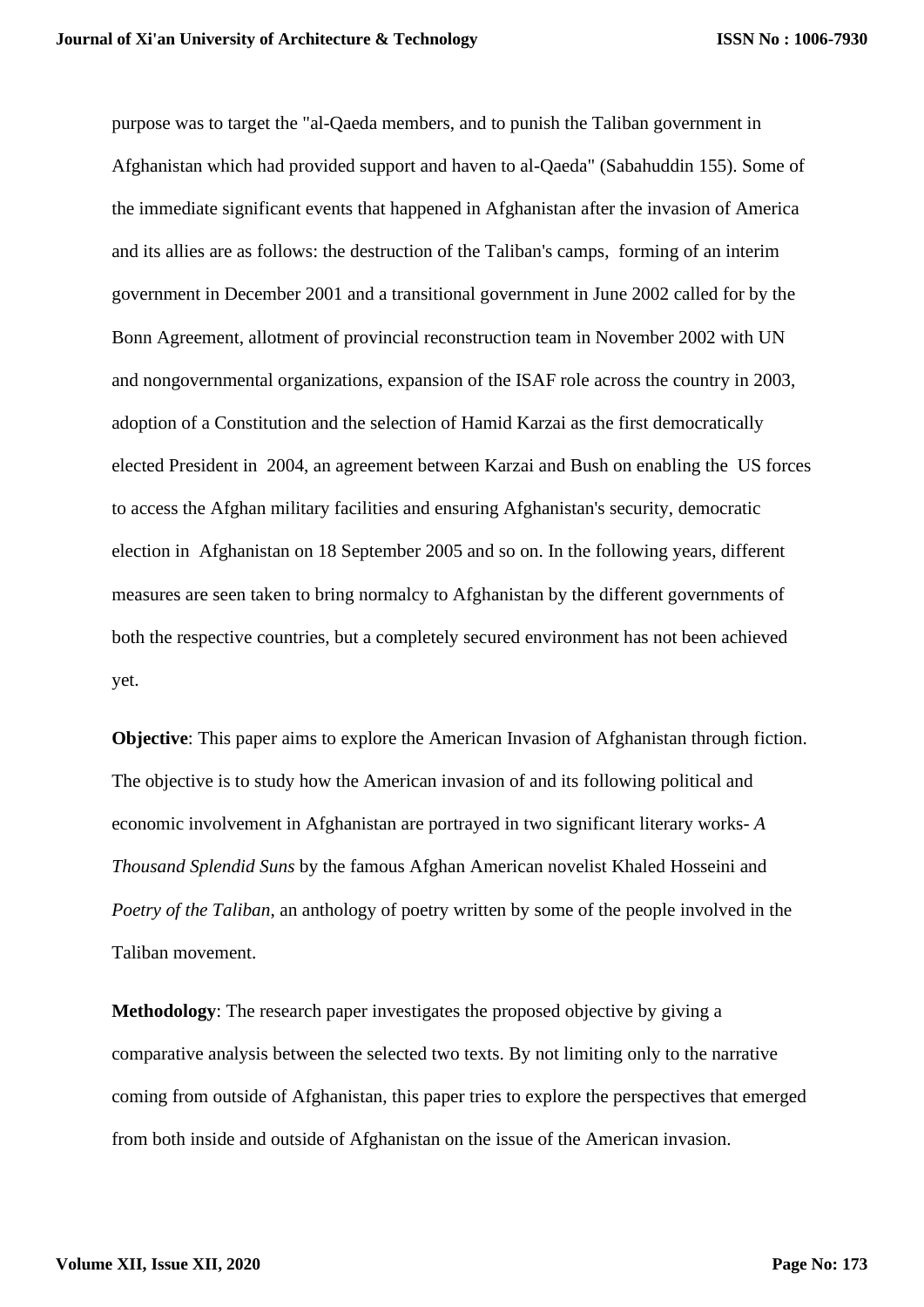**Discussion and Findings**: The writings of Khaled Hosseini are generally known for the portrayal of war, refugee crisis, terrorism search for home, etc. especially in his native country Afghanistan. In his three novels- *The Kite Runner, A Thousand Splendid Suns*, and *And the Mountains Echoed*, he deals with the issues pertaining to the contemporary and the recent past of Afghanistan such as the Soviet invasion of Afghanistan, the condition of the Taliban era, the displacement of the people of Afghanistan, American invasion of and the rebuilding process in Afghanistan. In his latest book *Sea Prayer*, which is inspired by the death of the three years old Syrian boy Alan Kurdi, Hosseini delineates the miserable lives of the refugees of Syria during the time of their migration. In *A Thousand Splendid Suns*, through the life of Mariam and Laila, Hosseini delineates the horror of war and extreme suffering that the Afghans had to go through, especially women, during the Soviet invasion and the totalitarian Taliban regime. Towards the end of the novel, Hosseini portrays the invasion of Afghanistan by the USA and its allies and the rebuilding process that happened post-invasion. In the novel, when Tariq and Laila hears the news about George W. Bush's declaration of war in Afghanistan during their sojourn at Murree, Tariq accepts the war as a way of bringing peace to Afghanistan- "maybe there will be hope at the other end of this war" (342-343). Although Laila initially finds it very hard to accept that the war will have any good effect, later on, she also gets convinced that maybe "there *will* be hope when Bush's bombs stop falling" (343). When they return to Afghanistan, they see the "municipal parks and libraries in midconstruction, manicured courtyards, freshly painted buildings" (348). The novel ends in a classroom with Laila as a Farsi teacher who, by teaching the children, will contribute to the development and prosperity of her nation.

On the other hand, *Poetry of the Taliban*, an anthology of poetry, published in 2012, gives an opposite perspective on the USA's invasion of and involvement in Afghanistan. The anthology contains 235 poems which are written by some of the people involved in the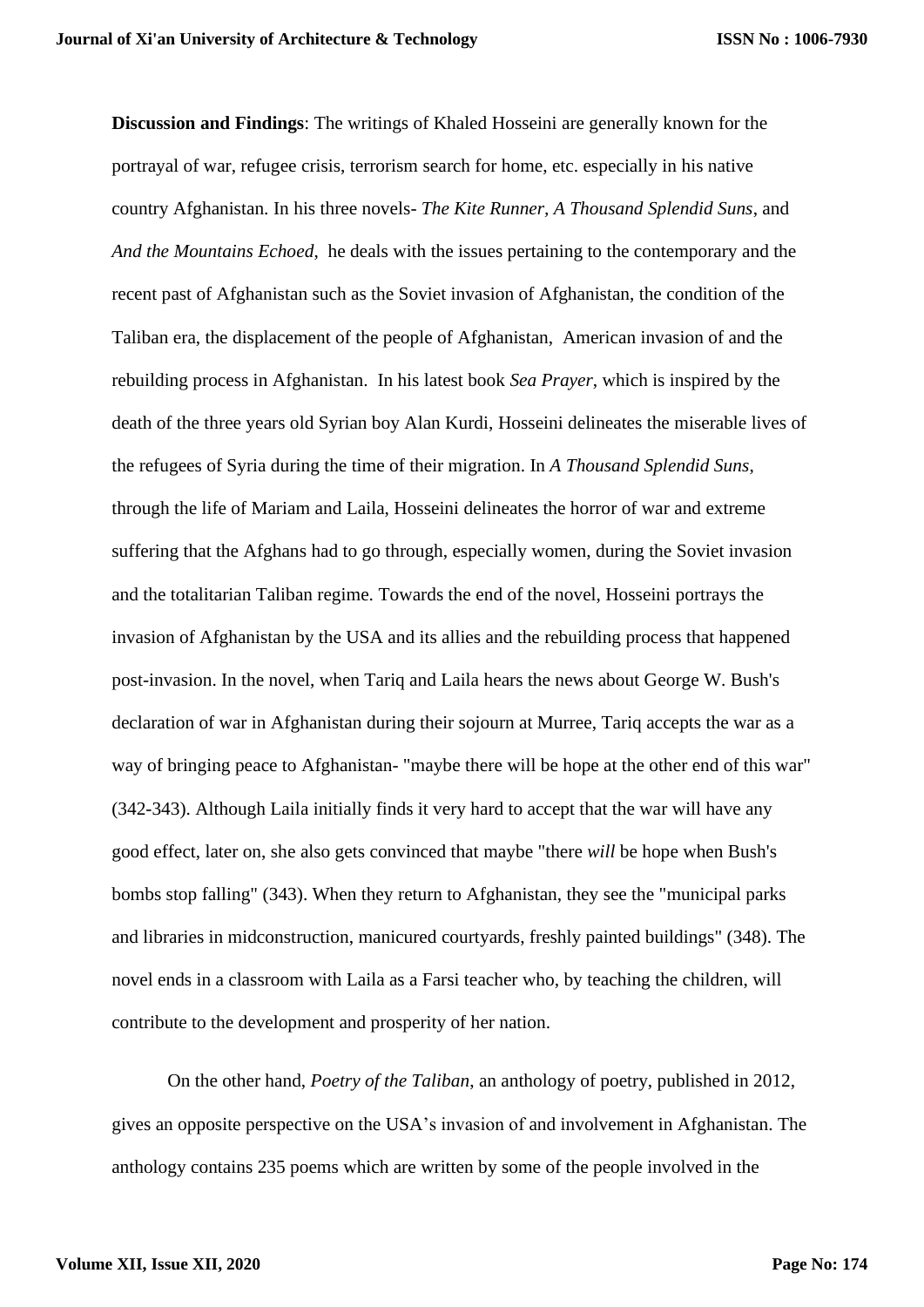Taliban movement from 1980 to 2009 and translated by Mirwais Rahmany and Hamid Stanikzai. Collected from different sources such as online, cassettes, oral forms etc. the poems of this anthology are diverse in their theme, style, context, and tone. In the poems of this anthology that deal with the American invasion, the Americans and their allies who represent the recent invader in their nation are "sometimes described as a dragon from ancient lore and sometimes as a guest who ends up occupying one's home" (12). In the poem titled *Poem*, Najibullah Akrami talks about the intrusion of America and its allies in the following way: "But suddenly a guest came;/ I let him be for two days...The guest became the host" (90). The cruel and inhuman action of this illegal host is described "with an ironic reference to the human rights that coalition forces are meant to be defending in Afghanistan" in an anonymous poem titled "The young bride was killed here"- "The young bride was killed here,/...All their human rights were hurt" (12, 115). But this killing is circulated by the press as the killing of "terrorists" and "enemies" (115). In the poem "How Many are the NGOS!", the poet Matiullah Sarachawal gives a vehement criticism on the natives who work for the NGOs dominated by the foreign sponsors and Western government and have emerged as a "new class of consumers paid in dollars" and flag-bearer of Western norms in a povertyridden society (13). On the other hand, the poem titled "Condolences of Karzai and Bush" lampoons the end of the Bush-era in the form of a farewell conversation between two lovers. By calling Karzai a slave, this poem criticises the fawning servility of Karzai in front of the American government.

A comparative analysis between *A Thousand Splendid Suns* and *Poetry of the Taliban* reveals that both the texts are polemical in their attitude towards the presence of American military force and its long policy in Afghanistan which has its presence till today. In comparison to the socio-political scenario during Russian-occupied Afghanistan and the totalitarian Taliban regime, the scenario of Afghanistan after the American invasion is much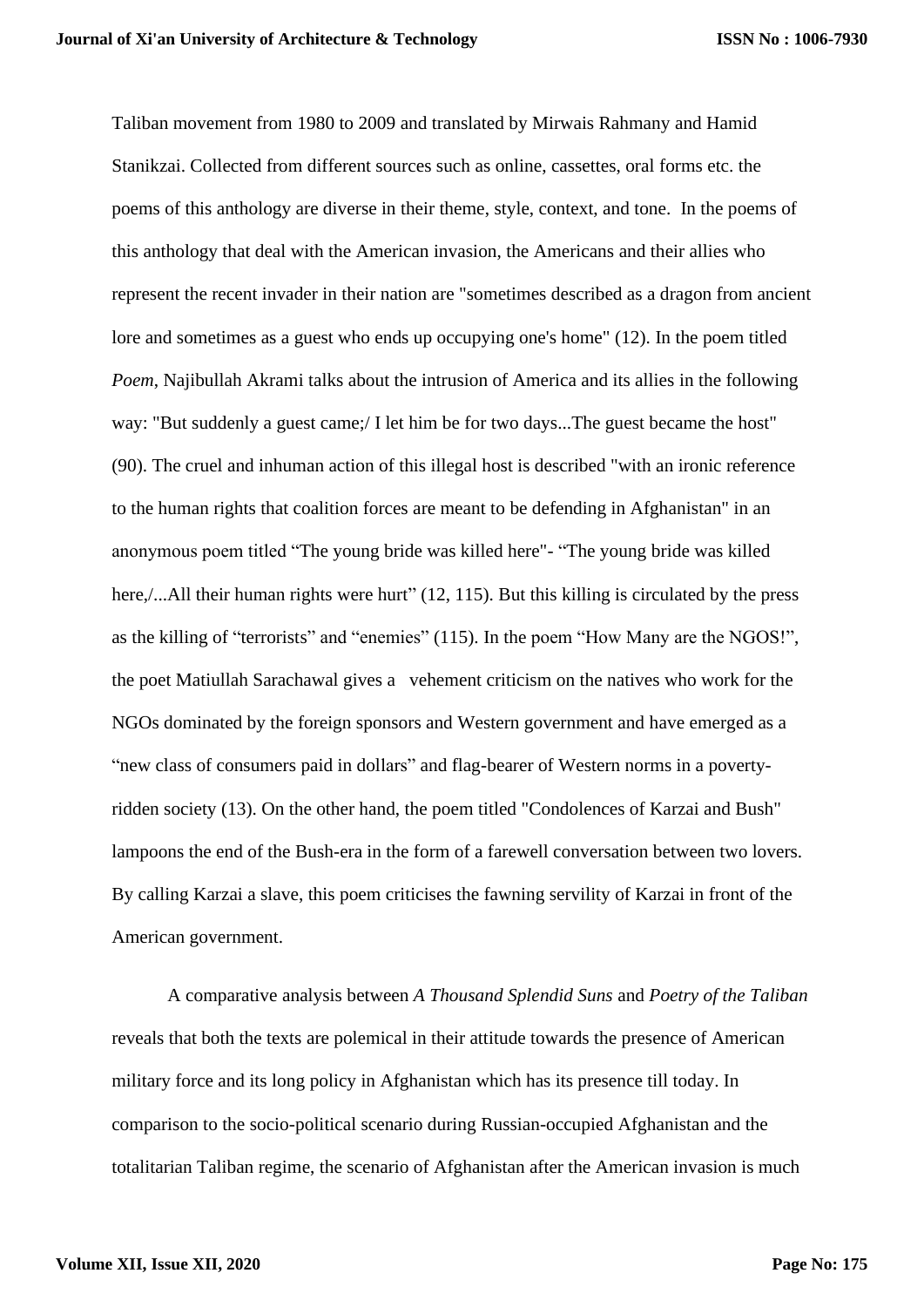safer which is reflected in *A Thousand Splendid Suns* along with Hosseini's other novels. In his podcast interview with Melissa Fleming, Hosseini says that when President Bush announced the war in Afghanistan, it "was a mixture of dread and hope. Dread that there is going to be more fighting. But at the same time there was a hope that things might finally turn in a better direction". But a strong and valid criticism raised by scholars against Khaled Hosseini's writings is that his fictional world contributes to the discourse of neo-colonialism by his blind support to and attachment of too much optimism at the American invasion and thereby justifies the imposition of the Western values to the rest of the world. The "essence of neo-colonialism is that the State which is subject to it is, in theory, independent", but in reality, "its economic system and thus its political policy is directed from outside" (Nkrumah ix). It is used to "dominate and exploit other country" by creating "either political, economic or cultural hegemony" by various ways such as invasion by military force, implementation of policy to gain profit etc. (Utari 11). According to Abdullah M. Al-Dagamseh and Olga Golubeva in the article "Khaled Hosseini's A Thousand Splendid Suns as a Child- Rescue and Neo- Orientalist Narrative", the neo-colonial power structure is "sustained by neo-orientalist rhetoric" which shows a " readiness to listen to what the marginalised have to say", but in reality, it is oriented towards creating a "refurbished form of dividing the nations into civilized and backward deals..., particularly with the Middle East"(3). A close analysis of *A Thousand Splendid Suns* reveals this neo-oriental framework where Afghanistan is portrayed as a state that "lacks independence from foreign powers" and "fails to provide a safe and nurturing environment" for its people and the American invasion with its allies is shown as a boon for the country (Al- Dagamseh and Golubeva 5) . For instance, while the situation of the orphanage was inhumane for the children during the Taliban era, after the Western allies invaded Afghanistan, Laila and Aziza could visit the orphanage as a happy family and Laila could start her career as a teacher to the orphans. This kind of attachment of optimism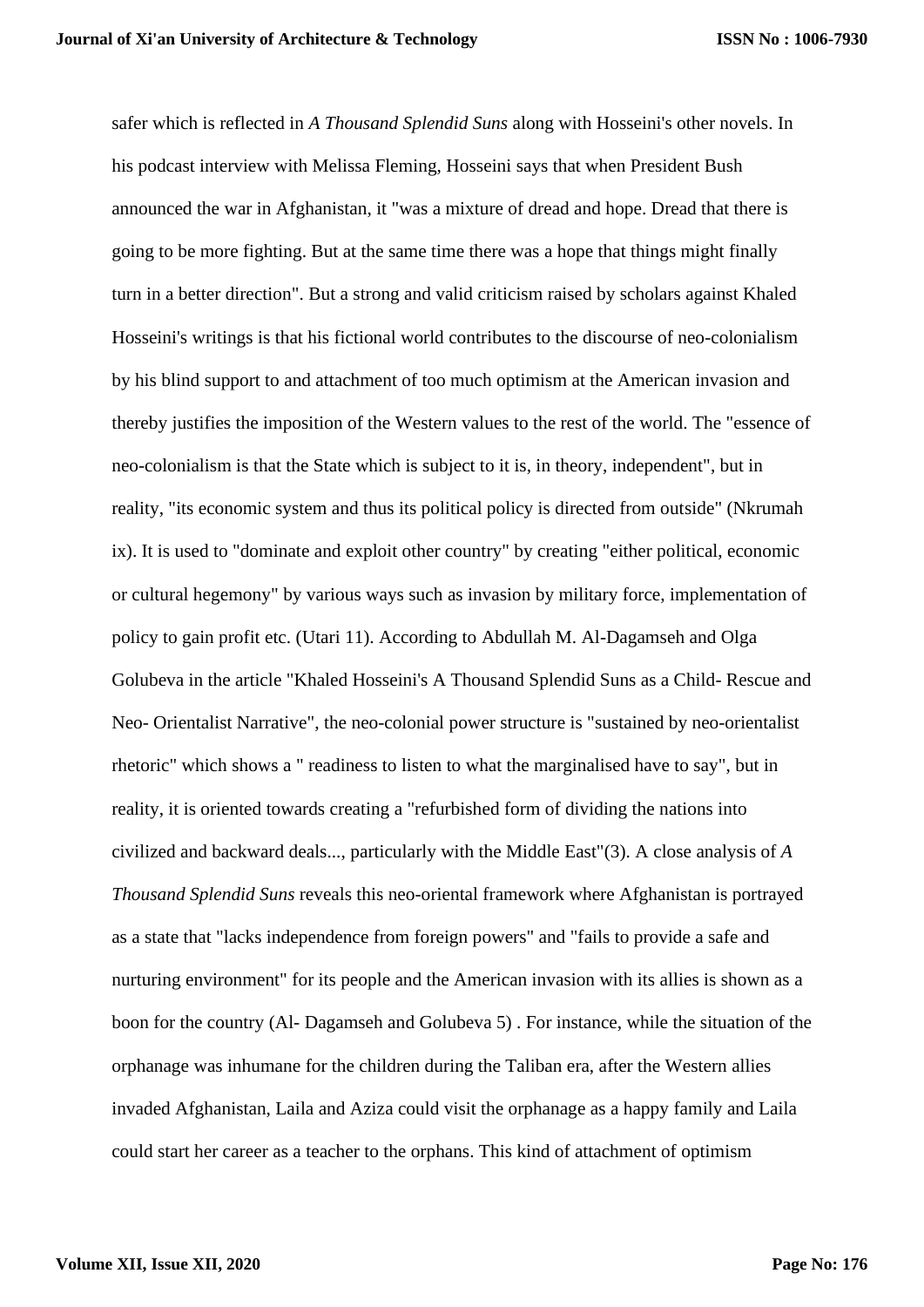towards the invasion of Western allies in Afghanistan "allows Hosseini to avoid troubling his readers' minds with questions that will challenge the widespread paradigm of universality of Western values and of benign nature of United States' involvement in the affairs of other countries"( Al- Dagamseh and Golubeva 9). Moreover, even the "carefree pastime experienced by the children in the novel is associated with foreign presence and foreign culture" (Al-Dagamseh and Golubeva 5). For instance, after returning to Kabul, Laila and her family went to a movie theatre where "at last, *Titanic* was openly screened for the people of Kabul" (Hosseini 362). Here, the screening of Titanic is presented as a symbol of the artistic and cultural liberation of the Afghans from the erstwhile conservative regime. An interesting comparison is given by Abdullah M Al-Dasgamseh Abdullah M and Olga Golubeva in their article between the presentation of Titanic and an unnamed Soviet movie watched by Laila and Tariq in the novel. In the article, the writers highlight that the "kiss shared by the couple in this unnamed Soviet movie makes the young watchers awkward... and marking the end of their innocent friendship" whereas the display of the movie Titanic is presented as a sign of progress. This kind of discriminatory treatment of similar material coming from western and non-Western culture "contributes to the promotion of Western values as universally fitting and beneficial for the global community" (6).

In the essay titled "Afghanistan, The United States, and the Legacy of Afghanistan's Civil War", Katherine Harvey very clearly describes the involvement of the USA in Afghanistan before the Russian invasion and during the Taliban regime. Here, he gives example of an interview given by Zbigniew Brezinski, the former United States National Security Advisor, to a French reporter in 1988 where the interviewee confirmed that the "CIA had begun providing covert aid to Afghan resistance fighters fully six months before the Soviet invasion" and it was done to provoke the Soviet Union and allure them to enter the Afghan trap. Thus, Afghanistan was used by the USA as a pawn to combat the Soviet Union.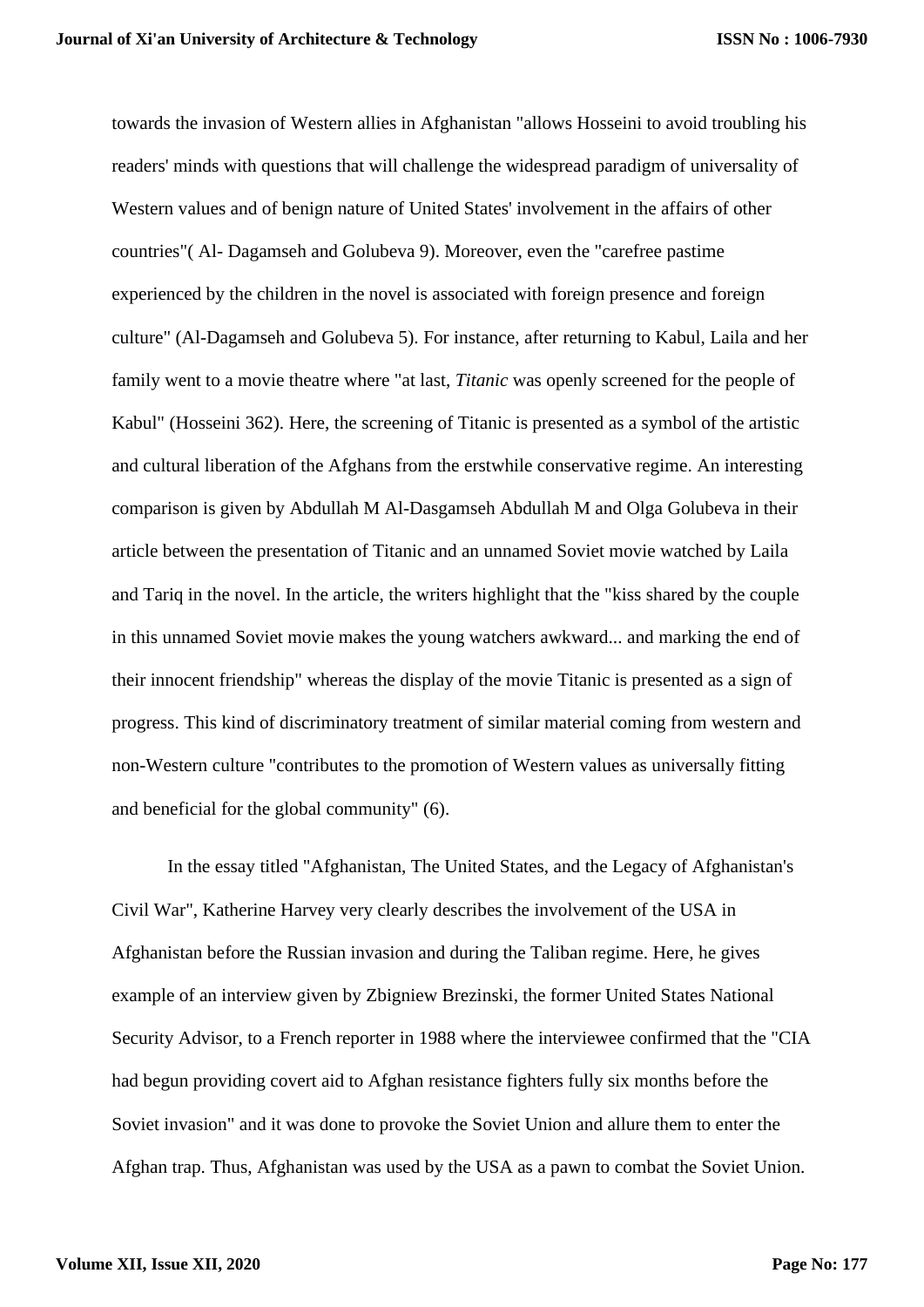Moreover, in the year 2006 which was the previous year of publication of *A Thousand Splendid Suns*, violence erupted in Afghanistan because of the increasing suicide attacks and bombings. In the same year, cracks occurred between the USA and its allies regarding the commitment of military force in Afghanistan. Thus, despite the availability of the shreds of evidence of the USA's participation in the destruction of Afghanistan in the past and the fragile nature of the rebuilding process initiated by the USA, the questioning of Hosseini's portrayal of the American invasion as a benevolent task is very justifiable and here, the critical perspective on the USA's policy in Afghanistan reflected in *Poetry of the Taliban* seems very relevant.

**Conclusion**: My analysis of *A Thousand Splendid Suns* and *Poetry of the Taliban* casts light upon the two different aspects of the American invasion and its following political and economic involvement in Afghanistan. While *A Thousand Splendid Suns* portrays the positive impact of the American invasion of Afghanistan, *Poetry of the Taliban* highlights the flaws in the USA's involvement in Afghanistan and shows how Afghanistan is trapped again in another colonialism.

## **References**:

- Al- Dagamseh, Abdullah M., and Olga Golubeva. "Khaled Hosseini's A Thousand Splendid Suns as a Child- Rescue and Neo-Orientalist Narrative." *CLC Web: Comparative Literature and Culture,* vol.19, no. 4, 2017, pp. 1-10. doi.org/10.7771/1481- 4374.3057.
- Braakman, Marije. *Roots and Routes: Questions of Home, Belonging and Return in an Afghan Diaspora.*2005.M.A. Thesis, Leiden University, 2005. [ag](http://ag-afghanistan.de/files/braakman_roots_a_routes.pdf)[afghanistan.de/files/braakman\\_roots\\_a\\_routes.pdf.](http://ag-afghanistan.de/files/braakman_roots_a_routes.pdf)